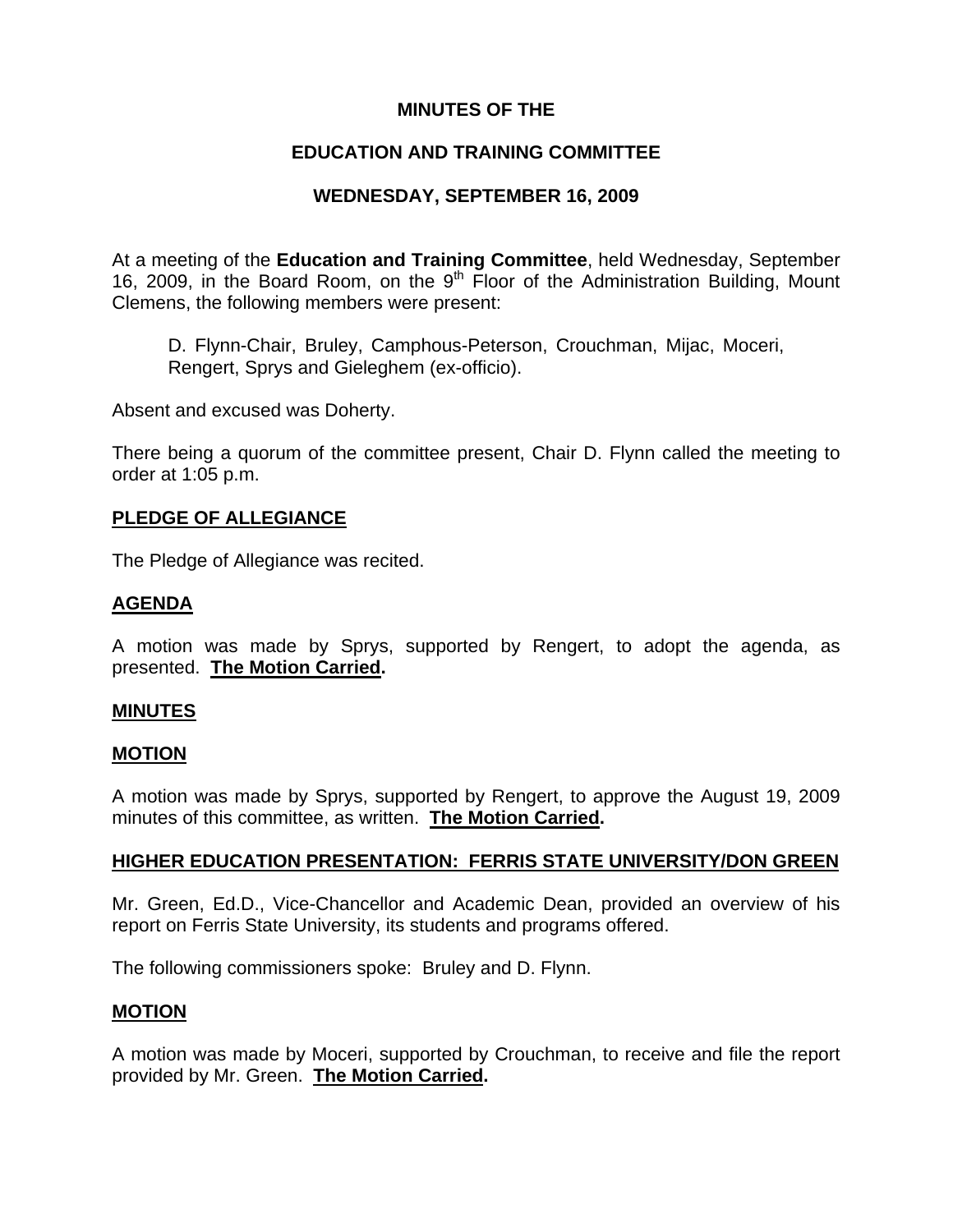## **MICHIGAN WORKS EXECUTIVE DIRECTOR'S REPORT/JOHN BIERBUSSE**

#### **MOTION**

A motion was made by Camphous-Peterson, supported by Rengert, to receive and file the report provided by Mr. Bierbusse.

The following commissioner spoke: Camphous-Peterson.

Mr. Bierbusse gave an update on the extension of unemployment benefits.

Chair D. Flynn called for a vote on the motion and **The Motion Carried.** 

### **REPORT ON MACOMB COUNTY REFERENCE & RESEARCH CENTER/ SANDY CASAMER**

Chair D. Flynn indicated that he previously provided a report on the construction timeline and details of Reference and Research Center employee relocation until completion of the renovation project, which was requested at the last meeting.

Ms. Casamer said she had nothing new to report.

#### **MOTION**

A motion was made by Sprys, supported by Mijac, to receive and file the report on the Macomb County Reference and Research Center. **The Motion Carried.** 

### **AUTHORIZE MSU EXTENSION TO ACCEPT FUNDS FROM MICHIGAN STATE HOUSING DEVELOPMENT AUTHORITY FOR PARTICIPATION IN MSHDA HOMEOWNERSHIP COUNSELING NETWORK**

### **COMMITTEE RECOMMENDATION – MOTION**

A MOTION WAS MADE BY CAMPHOUS-PETERSON, SUPPORTED BY SPRYS, TO RECOMMEND THAT THE BOARD OF COMMISSIONERS AUTHORIZE MSU EXTENSION TO ACCEPT THE CONTRACT WITH MICHIGAN STATE HOUSING DEVELOPMENT AUTHORITY (MSHDA) TO PARTICIPATE IN THE MSHDA HOMEOWNERSHIP COUNSELING NETWORK IN THE AMOUNT OF \$10,000; THE BOARD OF COMMISSIONERS' SUPPORT ENABLES MSU EXTENSION TO ENTER INTO AN AGREEMENT WITH MSHDA FROM OCTOBER 1, 2009 THROUGH SEPTEMBER 30, 2010. **THE MOTION CARRIED.**